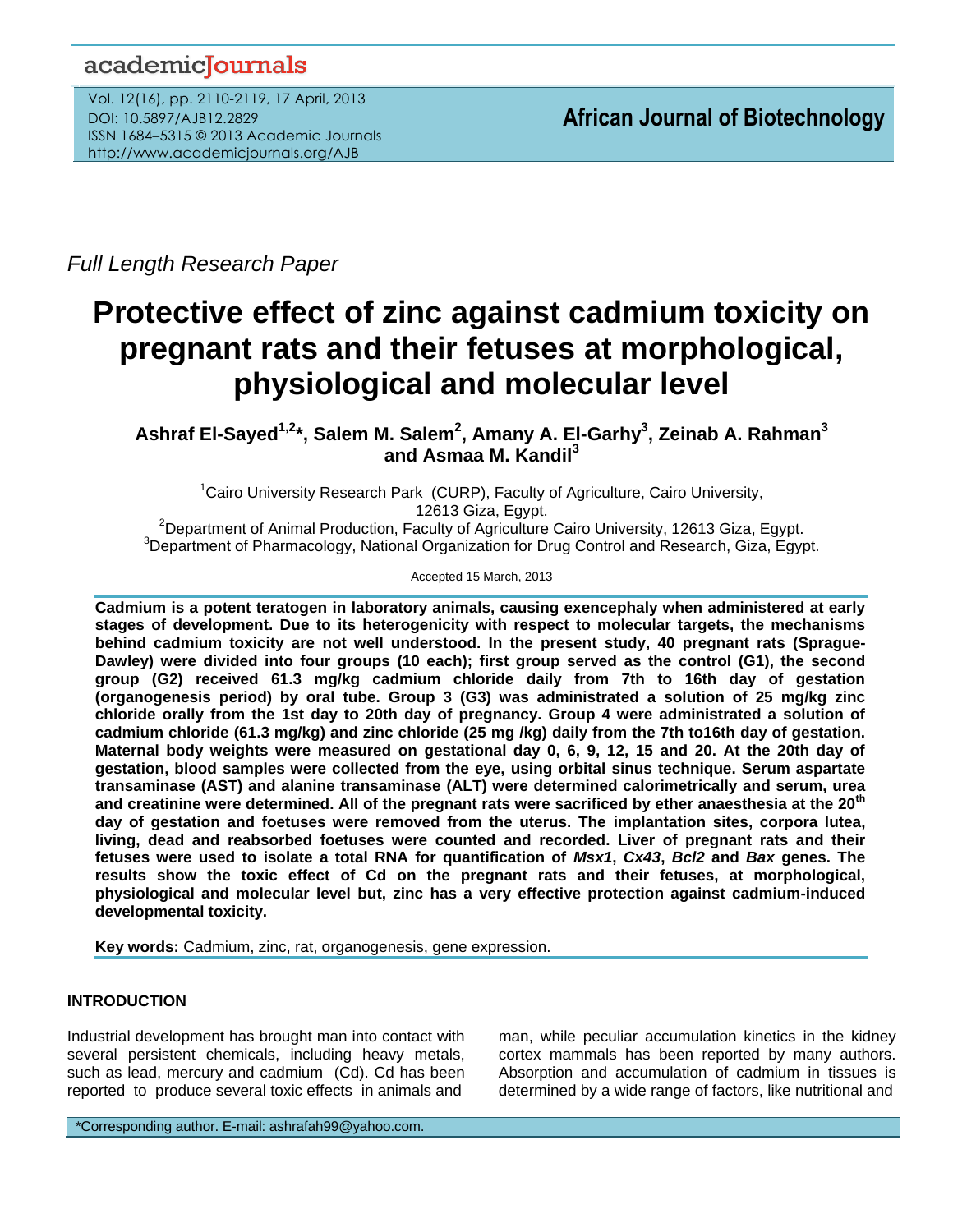vitamin status, age and sex (Salvatori et al., 2004). Derived from natural and anthropogenic sources, widespread environmental exposure to arsenic (As) and cadmium (Cd) remains of public health concern due to their potential to cause adverse effects in the human population. In animal models, Cd is a well characterized teratogens inducing embryo-toxicity, including growth effects, mortality and a range of congenital malformations (Salvatori et al., 2004).

Cadmium (Cd) is particularly important as it is the 7th highest priority hazardous substance according to the agency for toxic substances and disease registry. Key sources of Cd in the environment include industrial production of pigments, plastic stabilizers, alloys, nickelcadmium batteries as well improper discharge of many manufactured products (IARC, 1993). In the Earth's crust, Cd has an average concentration of about 0.1 to 0.2 mg kg−1 (Ursínyová and Hladíková, 2000; Lalor, 2008), contaminating the air, food and water, and so increasing the routes of exposure to animals such as ingestion and inhalation (IARC, 1993).

Exposure to this metal can occur in the workplace and in the natural environment because it is utilized in a number of industrial practices and is a contaminant of the environment and dietary products [\(World Health](http://alcalc.oxfordjournals.org/content/37/3/213.full#ref-40)  [Organization, 1992\)](http://alcalc.oxfordjournals.org/content/37/3/213.full#ref-40). Cd toxicity in humans (Jarup et al., 1998) and experimental animals [\(Sharma et al., 1991;](http://alcalc.oxfordjournals.org/content/37/3/213.full#ref-34) Brzóska and Moniuszko-Jakoniuk, [2001\)](http://alcalc.oxfordjournals.org/content/37/3/213.full#ref-9) has been widely studied and reported. Dietary Cd exposure of mice and rats during pregnancy results in anemia and reduced body weight of pups at birth (Webster, 1976) and distinct changes in trace metal metabolism in pups (Kuriwaki et al., 2005). Cadmium produces oxidative modifications of DNA, such as the formation of 8-hydroxydeoxyguanosine, and the generation of strand breaks in differrent cell types, for example, liver and kidney cells (Forrester et al., 2000; Littlefield and Hass, 1995). Oxidative DNA damage produced by cadmium has been associated with an increased production of reactive oxygen species (ROS) (Ochi et al., 1987), and interactions between this metal and DNA repair enzymes (Assmus et al., 2000; Waalkes, 2000). In human lymphoma cells, cadmium has been shown to cause apoptosis by two independent pathways: the  $Ca^{2+}$ -cal-pain and the caspase-mitochondria pathways (Li et al., 2000), indicating that apoptosis could play an important role in acute and chronic toxicity from this metal.

It is well known that the metabolism and toxicity of Cd may be modified by many factors, including substances essential for life (Berglund et al., 1994; [Brzóska and](http://alcalc.oxfordjournals.org/content/37/3/213.full#ref-6)  [Moniuszko-Jakoniuk, 1998\)](http://alcalc.oxfordjournals.org/content/37/3/213.full#ref-6) as well as very toxic chemical compounds [\(Brus et al., 1995;](http://alcalc.oxfordjournals.org/content/37/3/213.full#ref-4) [Moniuszko-Jakoniuk](http://alcalc.oxfordjournals.org/content/37/3/213.full#ref-25)  [et al., 2001\)](http://alcalc.oxfordjournals.org/content/37/3/213.full#ref-25). One of these substances is zinc. Microelements such as zinc (Zn) play an important role in metabolic pathways affected by Cd. Disturbances in metabolism of these metals in humans and experimental animals were observed after chronic Cd intoxication (Oishi et al.,

2000).

Zinc supplementation prior to cadmium administration prevents several of the effects observed when cadmium is added alone (Dreosti, 2001). Thus, it has been shown that zinc inhibits the apoptotic protease caspase-3 (Truong-Tran et al., 2001), stabilizes the structure of p53 and DNA repair proteins (Chai et al., 1999), acts as an antioxidant by decreasing ROS production in cell cultures (Dally and Hartwig, 1997; Szuster-Ciesielska et al., 2000), and prevents the gross teratogenic effects of cadmium by restoring normal development (Warner et al., 1984). One approach to investigating complex developmental processes and coordinating them with genetic regulation has been to disrupt morphogenesis with specific teratogens and study their consequences at the molecular and morphological levels.

In the present paper, we studied the abnormal morphology in dam and foetus induced by cadmium, in addition, alteration in the expression levels of selected genes by using the Real-PCR technique. The genes under study (*MSX1*, *CX43*, *Bcl-2* and *Bax*) were selected according to their implication in organogenesis and in the apoptotic pathway.

#### **MATERIALS AND METHODS**

Adult male and female Sprague Dawley rats were used in this study, with weight of 150 to 200 g, obtained from the animal house of National Organization for drug control and research (NODCAR). Animals were kept under standard conditions and allowed free access to food and water.

The reproductive cycles of every rat which were kept in cages at room temperature, were followed for 15 days. Every female rat determined to be in oestrus or pro-oestrus phase of their cycles were mated with male rats in the same cage for one day and those which had sperm in their vaginal smears were considered to be zero day of pregnancies.

40 pregnant rats (Sprague-Dawley) were divided into four groups (10 each); the first group served as the control (G1), the second group (G2) received 61.3 mg/kg cadmium chloride (Cadmium chloride as monohydrate obtained from LOBA Chemise) dissolved in distilled water daily from 7th to 16th day of gestation (organogenesis period) by oral tube. Group 3 (G3) was administrated a solution of 25 mg/kg zinc chloride (zinc chloride purified obtained from LOBA Chemise) dissolved in distilled water orally from 1st day to  $20<sup>th</sup>$  day of pregnancy. Group 4 were administrated a solution of cadmium chloride (61.3 mg/kg) and zinc chloride (25 mg /kg) daily from 7th to16th day of gestation.

All pregnant females were observed daily throughout gestation for mortality and general appearance. Maternal body weights were measured on gestational day 0, 6, 9, 12, 15 and 20. At the  $20<sup>th</sup>$  day of gestation, blood samples were collected from the eye, using orbital sinus technique (Sanford, 1954). The blood was collected and allowed to clot, then serum was separated by centrifugation at 3000 rpm for 20 min and the clear non haemolysed serum was collected, divided into several aliquots and stored at -20°C until assayed. Serum aspartate transaminase (AST) and alanine transaminase (ALT) were determined calorimetric according to the method of Reitman and Frankel (1957). Serum, urea and creatinine were determined according to Bartel (1972). All of the pregnant rats were sacrificed by ether anaesthesia at the  $20<sup>th</sup>$  day of gestation and foetuses were removed from the uterus. The implantation sites, corpora lutea, living, dead and reabsorbed foetuses were counted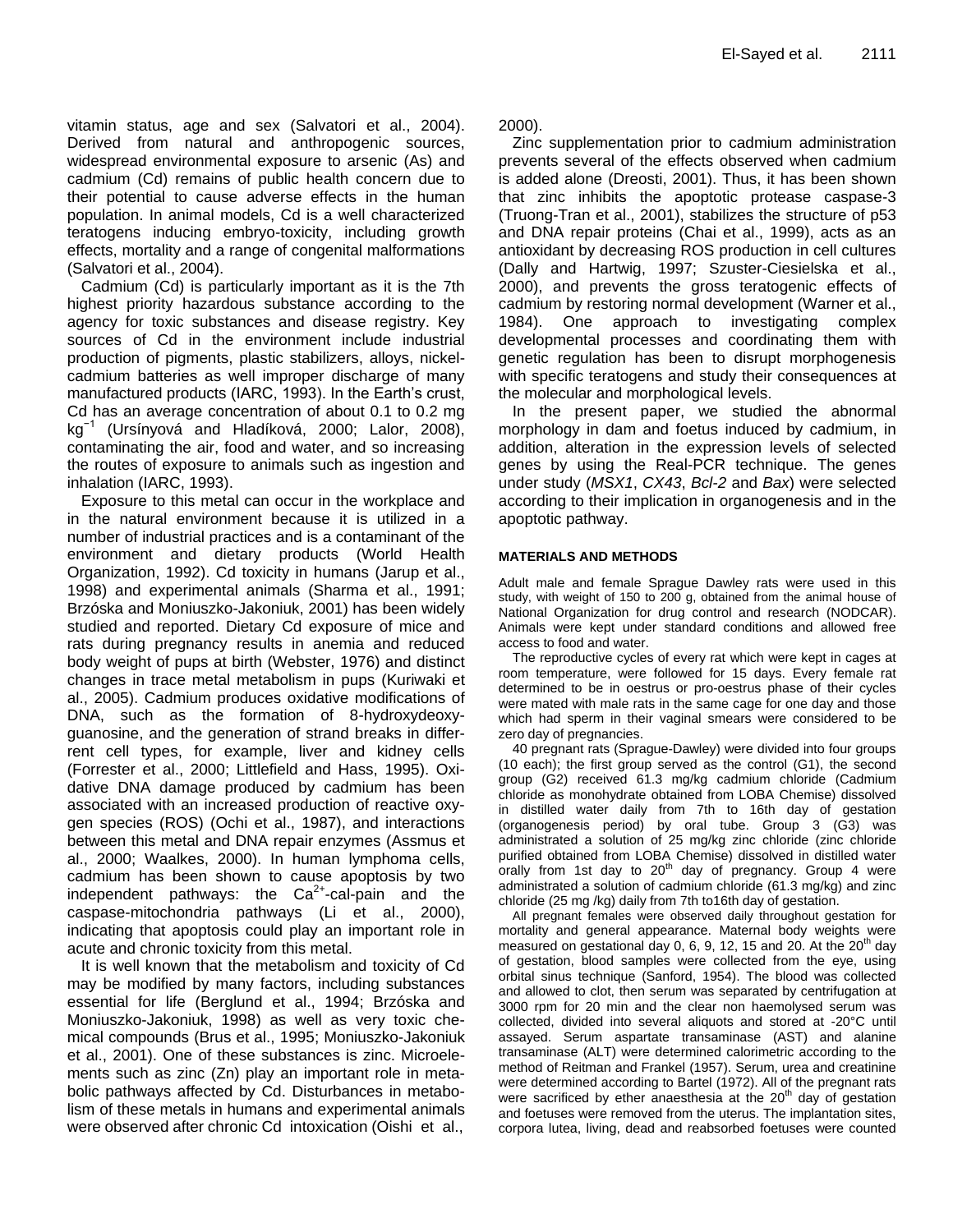| Gene  | Primer                                                           | <b>Product</b><br>size (bp) |
|-------|------------------------------------------------------------------|-----------------------------|
| GAPDH | F: GGCTCTCTGCTCCTCCCTGTTCTA<br>R: TGCCGTTGAACTTGCCGTGG           | 242                         |
| Msx1  | F: GCCTGCACCCTACGCAAGCA<br>R: AGCAGGCGGCAACATTGGCT               | 261                         |
| Cx43  | F: TCCTTTGACTTCAGCCTCCAAGGAG<br>R: GCAGACGTTTTCGCAGCCAGG         | 279                         |
| Bcl2  | F: CTG GTG GAC AAC ATC GCT CTG<br>R: GGT CTG CTG ACC TCA CTT GTG | 228                         |
| Bax   | F: TTCATC CAGGAT CGA GCA GA<br>R: GCA AAG TAG AAG GCA ACG        | 263                         |

**Table 1.** Oligonucleotide primers used for real-time RT-PCR analysis.

and recorded. All living foetuses were weighed and evaluated for externally visible abnormalities. 50% of the foetuses were fixed in 96% ethanol and their soft tissues were removed in 1.0% KOH solution. After staining with Alcian blue- Alizarin Red-S combined technique, skeletal system was examined (Mcleod, 1980). Data obtained from the treated and the control groups were compared statistically by analysis of variance (ANOVA) test.

#### **RNA isolation and real-time reverse transcription polymerase chain reaction**

Total RNA was extracted from liver of mothers and their fetuses using analytic jena bio solution (innuPREP RNA Mini Kit. Germany). For reverse transcription (RT), first strand complementary DNA (cDNA) was synthesized from RNA by using a cDNA synthesis kit (RevertAidTm First Strand cDNA Synthesis Kit, Fermentas,) according to the manufacturer's instructions. After RT at 42°C for 60 min, polymerase chain reaction (PCR) was performed using a Jena Bioscience PCR-101 Taq Master Mix (Jena bioscience, Germany) according to the manufacturer's protocol. The specific primer pairs used in this study are listed in Table 1. Serially, diluted cDNA samples were used as standards. After an initial denaturation step of 5 min at 95°C, 35 cycles of amplification for Msx1 and Cx43, Bcl2 and Bax primer pair, were carried out. Each cycle included a denaturation step, 30 s at 95°C; an annealing step, 30 s at 56°C; and an elongation step, 30 s at 72°C. Final elongation temperature was 72°C for 5 min. Relative levels of gene expression were measured by QuantiTect SYBR Green PCR kit (Qiagen, Clinilab, Egypt) according to the manufacturer's instructions using Mx3000 instrument (Stratagene). The expression levels of Msx1, Cx43, Bcl2 and Bax genes were normalized to the level of *GAPDH* gene expression in each sample.

# **RESULTS**

#### **Morphological parameters**

Among the experimental groups, food intake decreased in group treated with cadmium (G2) than that of the other groups. The average maternal body weight showed a

steady increase during the gestation period, while the rate of increase during the gestation period was found to be relatively less in groups G2 and G4 compared to control and G3 group (Table 2). No abortion was recorded among mothers of the control and G3 groups. However, the rate of abortion in G2 was high than that of G4. The effect of cadmium on the pregnant rats was indicated by reduction in the uterine weight of pregnant rats and increase in the resorption rates of fetuses (Table 2, Figures 1a, b and c). The uterine weight of G2 was very low compared to that of G4. Cd resulted in abortion and resorption. By co-administration of zinc, the toxicity of Cd in pregnant rats decreased. Body weight of pregnant rats was reduced by Cd while relative weight of liver and kidney was increased (Table 5).

In the present study, Cd reduced growth parameters of the offspring (Table 3) and increased percentage of fetal malformation (paralysis of forelimbs and external hematomas) by co-administration of zinc; no significant decrease in growth parameters were observed meanwhile percentage of malformation decreased in fetuses

# **Skeletal examination**

Fetal skeletal abnormalities were most obvious during embryogenesis period (7th to 14th day of gestation) (Figures 2a, b, c and d; Figures 3a and b).

The skeletal defects observed in fetuses included incomplete ossification of skull bones, sternum, ribs, vertebrae, forelimbs bones, pelvic girdle and hind limbs bones (Figure 2c).

The major skeletal defects were observed mainly in pelvic girdle and hind limbs bones in the form of shortness and partial ossification of ilium ischium, pubis, femur, tibia and fibula (Figure 3b). Shortness of the 13th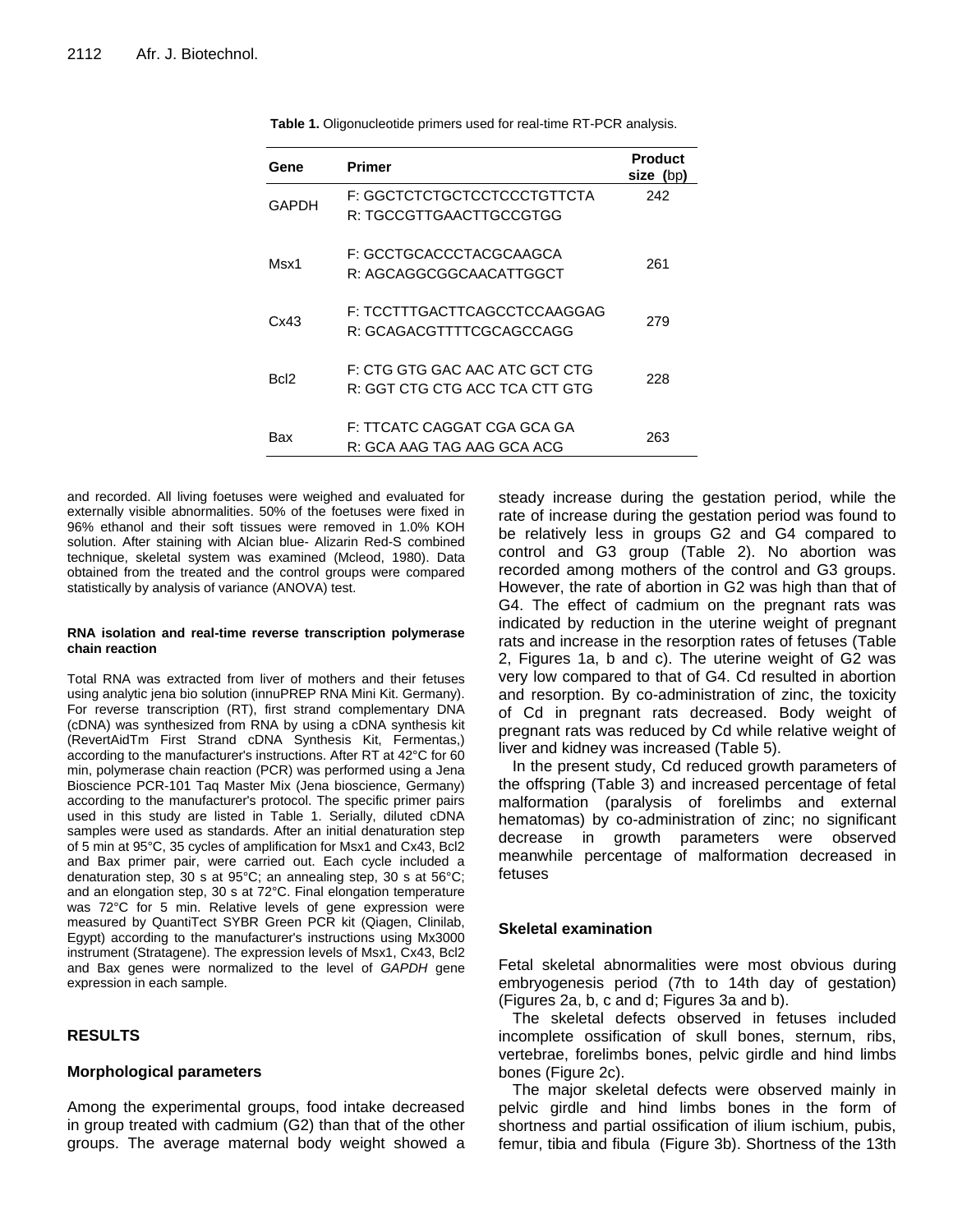

**Figure 1.** Uterus of control pregnant rat (a), uterus of pregnant rat treated with Cd (b) and uterus of pregnant rat treated with Cd and Zinc (c).

rib was observed in some fetuses (Figure 2c). Incomplete ossifications of vertebral column were observed mainly in sacral and caudal vertebrae (Figure 3b). Forelimbs bones were less affected than hind limbs bones. Abnormalities detected in forelimbs bones were in the form of partial ossifications of hummers, ulna, radius and missed ossifications of metacarpals and phalanges. However, the group treated with Cd and zinc showed that zinc improved the defects of skeletal system.

# **Liver and kidney function**

A significant increase in blood urea and serum creatinine was found in pregnant rats administrated cadmium (G2). By co-administration of zinc, a significant decrease was observed (Table 4). The same trend was observed in the liver enzymes in cadmium treated group (G2) which was slightly decreased by co-administration of zinc (G4) (Table 4).

# **Quantitative real-time PCR confirmation of selected transcripts**

Four genes (*Msx1*, *Cx43*, *Bcl2* and *Bax*) were quantified in independent samples from the four groups (G1, G2, G3 and G4) by quantitative real-time PCR (Figures 4 and 5).

Regarding the expression level in the cadmium treated pregnant rats (Figure 4), the lowest relative expression of Cx43 (0.03) was found in group G2, followed by Bcl2 and Msx1 (0.07, 0.23) respectively. On the opposite direction, Bax recorded the highest level (0.23) in this group compared to the control (G1). The effect of zinc (G3) was very clear in our experiment, where it resulted in a high expression for Msx1, Cx43 and Bcl2 and reduced the expression for Bax to minimum level compared to control group. The protective effect of zinc against cadmium (G4) was greater in Cx43 (3.6 fold), followed by Msx1 (2 fold) and Bcl2 (1.8 fold) and finally Bax (0.65 fold) compared to cadmium group (G2).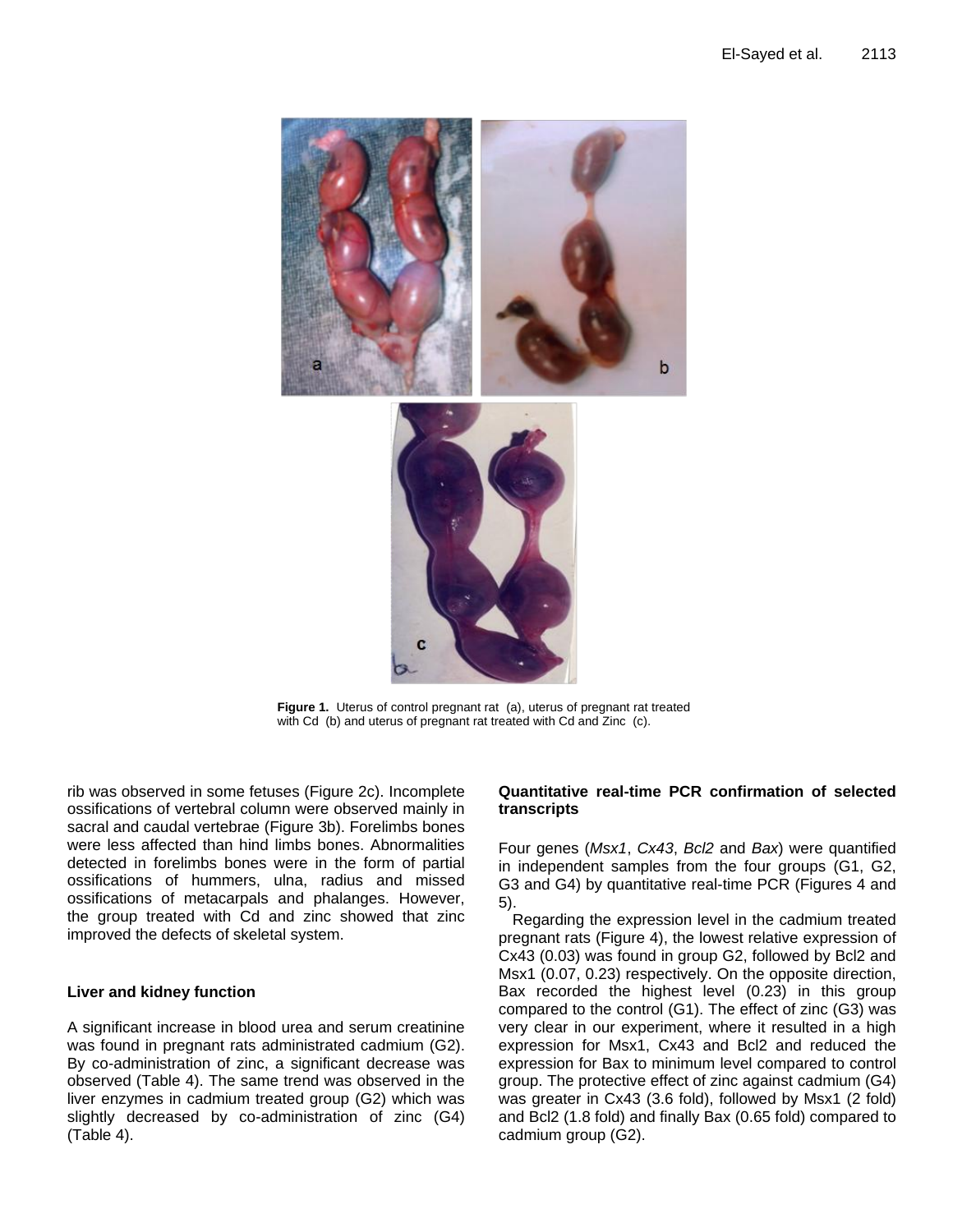

**Figure 2.** Skeletal system of fetus at the 20th day of gestation. **a.** Control. **b.** Maternally treated with zinc during organogenesis period. **c,** Maternally treated with Cd. **d.** Maternally treated with Cd and zinc.



Figure 3. Hind limb and vertebral column of control fetus (a) and of fetus maternally treated with Cd (b).

In the foetuses samples (Figure 5), cadmium has resulted in the same trend as found in mothers, where the lowest relative expression of Cx43 (0.08) was found in group G2, followed by Bcl2 and Msx1 (0.16 and 0.42), respectively. On the opposite direction, Bax recorded the highest level (0.70) in this group compared to the control

(G1). Regarding the effect of zinc (G3), it has shown also the same trend as a high expression for Msx1, Cx43 and Bcl2 was observed and reduction in the expression for Bax to minimum level was observed compared to control group. The protective effect of zinc against cadmium (G4)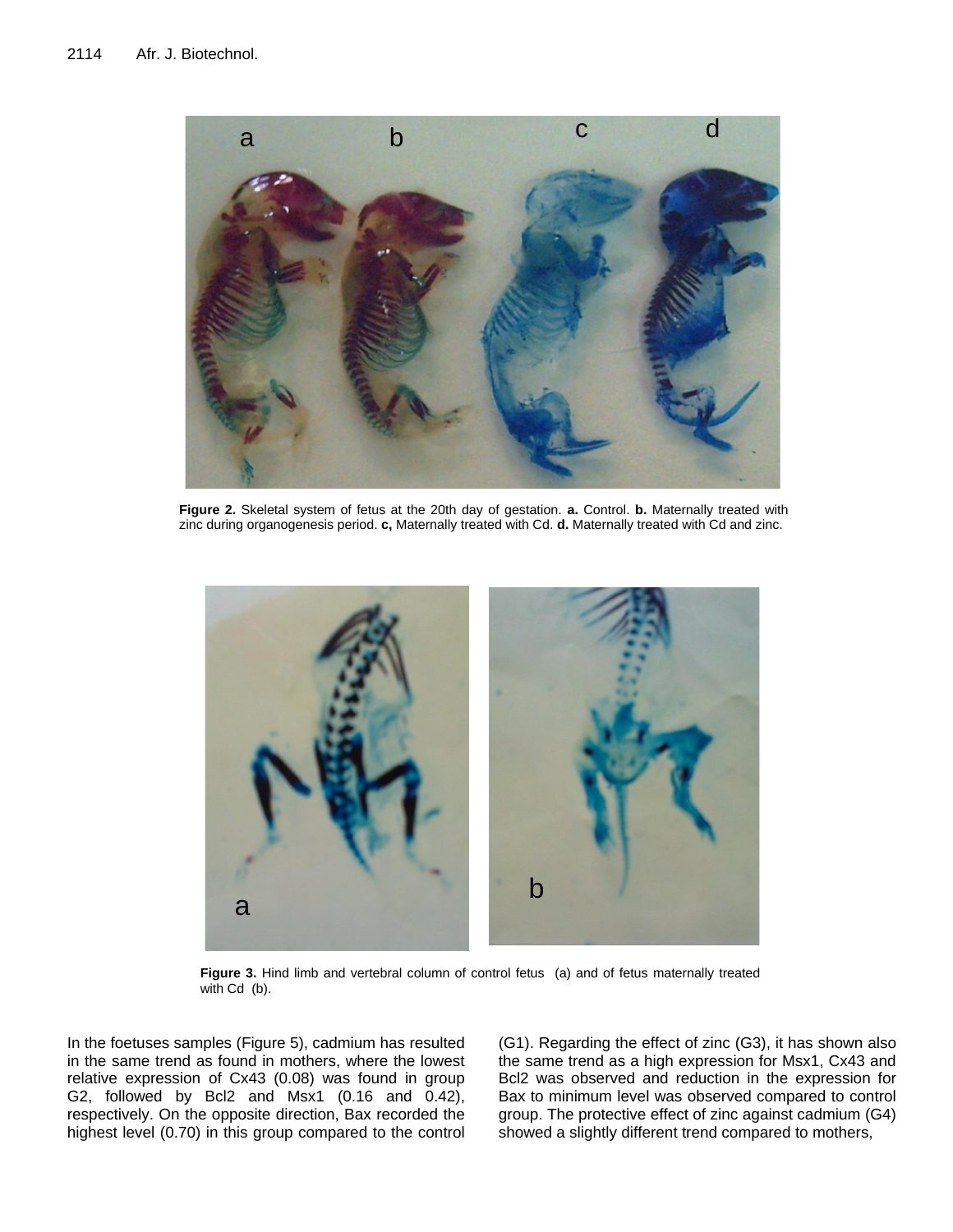|                     | No. of<br>pregnant | No. of<br>aborted<br>(%) | No. of<br>sacrificed<br>$(\%)$ | Average wt. of pregnant rats |                |                            | Uteri                        |                                     |                                     |                             |
|---------------------|--------------------|--------------------------|--------------------------------|------------------------------|----------------|----------------------------|------------------------------|-------------------------------------|-------------------------------------|-----------------------------|
| Group               |                    |                          |                                | At 1st day                   | At 20th<br>day | Average increase<br>$(\%)$ | <b>Total No.</b><br>of uteri | <b>Without</b><br>resorption<br>(%) | <b>Partially</b><br>resorbed<br>(%) | Average wt.<br>of uteri ±SE |
| Control G1          | 10                 |                          | 10 (100)                       | 150.2                        | 208            | $45.8 \pm 0.59$ (30.5)     | 10                           | 10(100)                             |                                     | $35.53 \pm 2.84$            |
| Cadmium G2          | 10                 | 2 (20)                   | 8(80)                          | 149.8                        | 179.7          | $29.9 \pm 0.43$ (20)       |                              | 4(50)                               | 4(50)                               | $20+2.81$                   |
| Zinc G <sub>3</sub> | 10                 | -                        | 10 (100)                       | 139.8                        | 189.7          | $49.9 \pm 0.42$ (35.7)     | 10                           | 9(90)                               | 1 (10)                              | $39.5 \pm 1.53$             |
| Zinc+ cadmium G4    | 10                 | (10)                     | 9(90)                          | 169.5                        | 201.3          | $31.8 \pm 0.23$ (18.76)    |                              | 6(66.67)                            | 3(33.33)                            | $30.04 \pm 1.09$            |

**Table 2.** The effects of Cadmium and /or zinc on the pregnant rats.

**Table 3.** The effects of zinc and /or cadmium on the fetuses.

| Group          | Number of<br>sacrified | Number of<br>implantation/mother | % of living<br>fetuses | % of resorbed<br>fetuses | Average fetal<br>body weight (g) | Average fetal<br>length<br>(mm) | % of malfor-<br>med fetuses | % of<br>hematomas |
|----------------|------------------------|----------------------------------|------------------------|--------------------------|----------------------------------|---------------------------------|-----------------------------|-------------------|
| Control        | 10                     | 74 (7.4)                         | 74 (100)               |                          | $3.97 \pm 0.012$                 | $4.1 \pm 0.002$                 |                             |                   |
| Zinc           | 10                     | 77 (7.7)                         | 75 (97.4)              | 2(2.6)                   | $3.89 \pm 0.003$                 | $3.95 \pm 0.002$                | 9(12)                       |                   |
| Cadmium        |                        | 53 (6.625)                       | 40 (75.47)             | 13 (24.53)               | $3.01 \pm 0.007$                 | $3.23 \pm 0.004$                | 21 (52)                     | 24                |
| Cadmium + Zinc |                        | 62 (6.88)                        | 56 (90.32)             | 6(9.68)                  | $3.51 \pm 0.02$                  | $3.53 \pm 0.01$                 | (19.64)<br>11               | 13                |

where the expression was greater in Cx43 (2.5 fold), followed by Bcl2 (2.25 fold) and Bax (0.51 fold) and finally Msx1 (1.6 fold) compared to cadmium group (G2).

We can conclude that, the effect of cadmium and the protective effect of zinc at molecular level are transferred from treated mothers to their foetuses and follow the same trend.

#### **DISCUSSION**

Cd induced nephrotoxicity in pregnant rats which was reduced by co-administration of zinc. In rabbits, Cd treatment resulted in increase of blood urea. Simultaneous administration of zinc prevented Cd induced uremia (Stowe et al., 1972). In uterus, exposure of cadmium leads to toxic renal effects in adult offspring (Jacquillet et al., 2007). Chronic Cd exposure can cause renal proximal

tubular dysfunction resulting from the release of Cd metallothionein from the liver and its accumulation and degradation in the renal tubular epithetlial cells. Pretreatment with zinc can protect against acute Cd nephrotoxicity (Tang et al., 1998). Messaoudi et al. (2009) demonstrated the beneficial effects of selenium and zinc combination in the treatment of Cd nephrotoxicity. In Wistar rats, cadmium reaches the placenta or embryo at an organogenetically sensitive time (day 9 of gestation), and zinc may protect the embryo by decreasing the exposure to cadmium this time [\(García](http://www.ncbi.nlm.nih.gov/pubmed?term=%22Garc%C3%ADa%20MT%22%5BAuthor%5D) and [González, 2010\).](http://www.ncbi.nlm.nih.gov/pubmed?term=%22Gonz%C3%A1lez%20EL%22%5BAuthor%5D) Cadmium administrated to pregnant mice increased primary DNA damage and activated the apoptotic pathway. These effects could be ameliorated by zinc pretreatment so the mechanism of cadmium teratogenicity could be related to zinc metabolism (Fernández et al., 2003).

Salvatori et al. (2004) showed that Cd treatment during organogenesis was not able to induce maternal toxicity; induced external malformations; increased significantly fetus anomalies and malformations, with reduced metacarpus ossification and cleft palate. Haldsrud and Krokje (2009) found that exposure to high concentration of combination of Copper and cadmium produced a significant increase in the occurrence of DNA strand break and addition of low zinc to the mixture of Cadmium and copper restored DNA damage level back to that of control.

The effects of Cd on prenatal hepatocytes was studied by Bruscalupi et al. (2009) which found that fetal hepatocyte are less sensitive to Cd toxicity and the adverse effects of the metal are always better counteracted by fetal cells. Abrahim et al. (2010) added more proof that Cd exposure has a genotoxic effect and early detection of Cd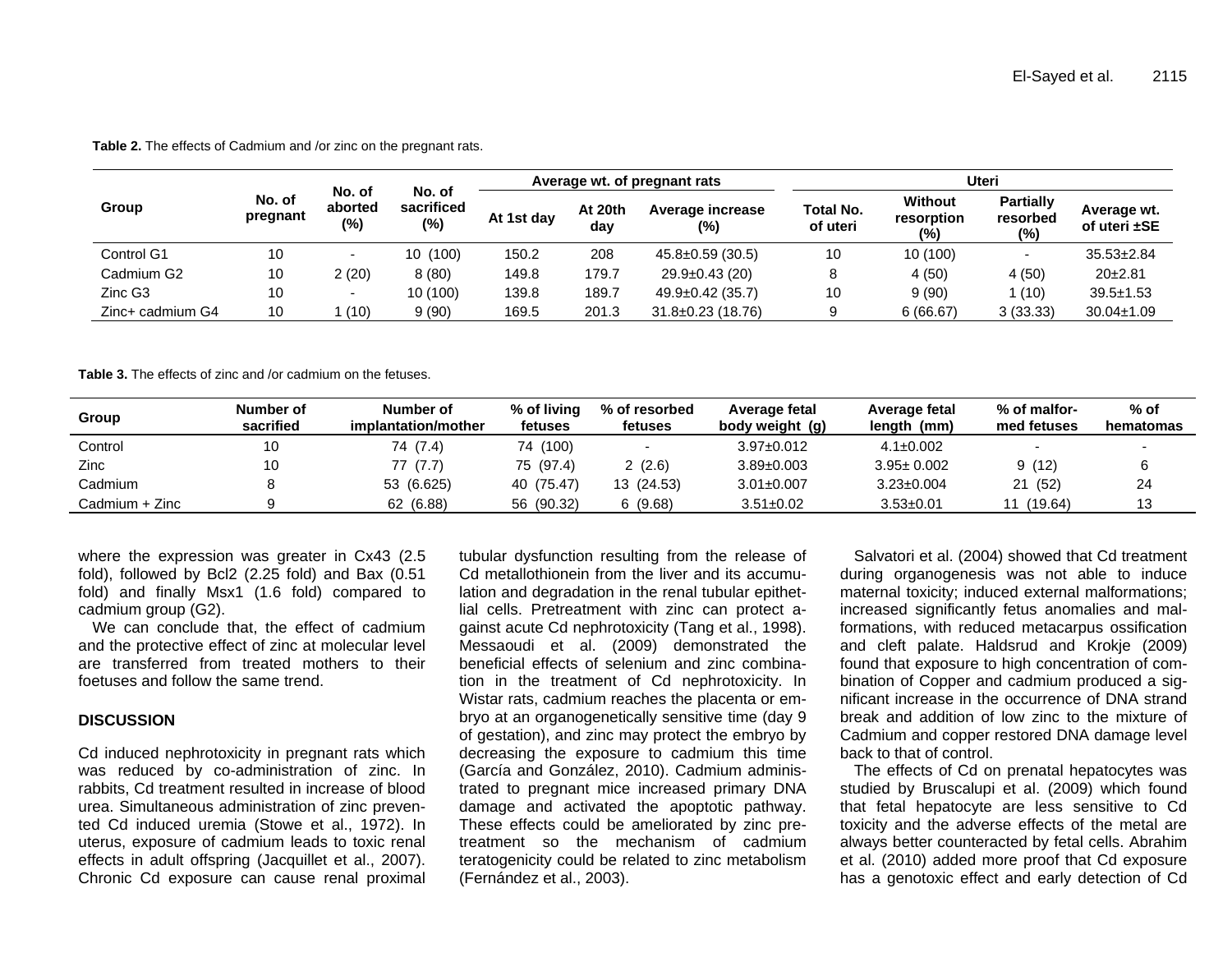| Group         | Liver            | Kidney            | <b>Spleen</b>      |
|---------------|------------------|-------------------|--------------------|
| Control       | $3.64 \pm 0.065$ | $0.621 \pm 0.012$ | $0.426 \pm 0.076$  |
| Cadmium       | $4.95 \pm 0.061$ | $0.701 \pm 0.021$ | $0.367 \pm 0.043$  |
| Zinc          | $3.73 \pm 0.041$ | $0.602 \pm 0.02$  | $0.432 \pm 0.034$  |
| Cadmium+ zinc | $3.95 \pm 0.053$ | $0.671 \pm 0.031$ | $0.0421 \pm 0.012$ |

**Table 4.** Effects of zinc and /or cadmium on liver and kidney functions of pregnant rats (mean ±SE).



**Figure 4.** Expression level of selected genes in pregnant rats at different groups; control (G1), zinc treated (G2), cadmium treated (G3) and both cadmium and zinc treated (G4).



**Figure 5.** Expression level of selected genes in rat fetuses of treated mothers at different groups; control (G1), zinc treated (G2), cadmium treated (G3) and both cadmium and zinc treated (G4).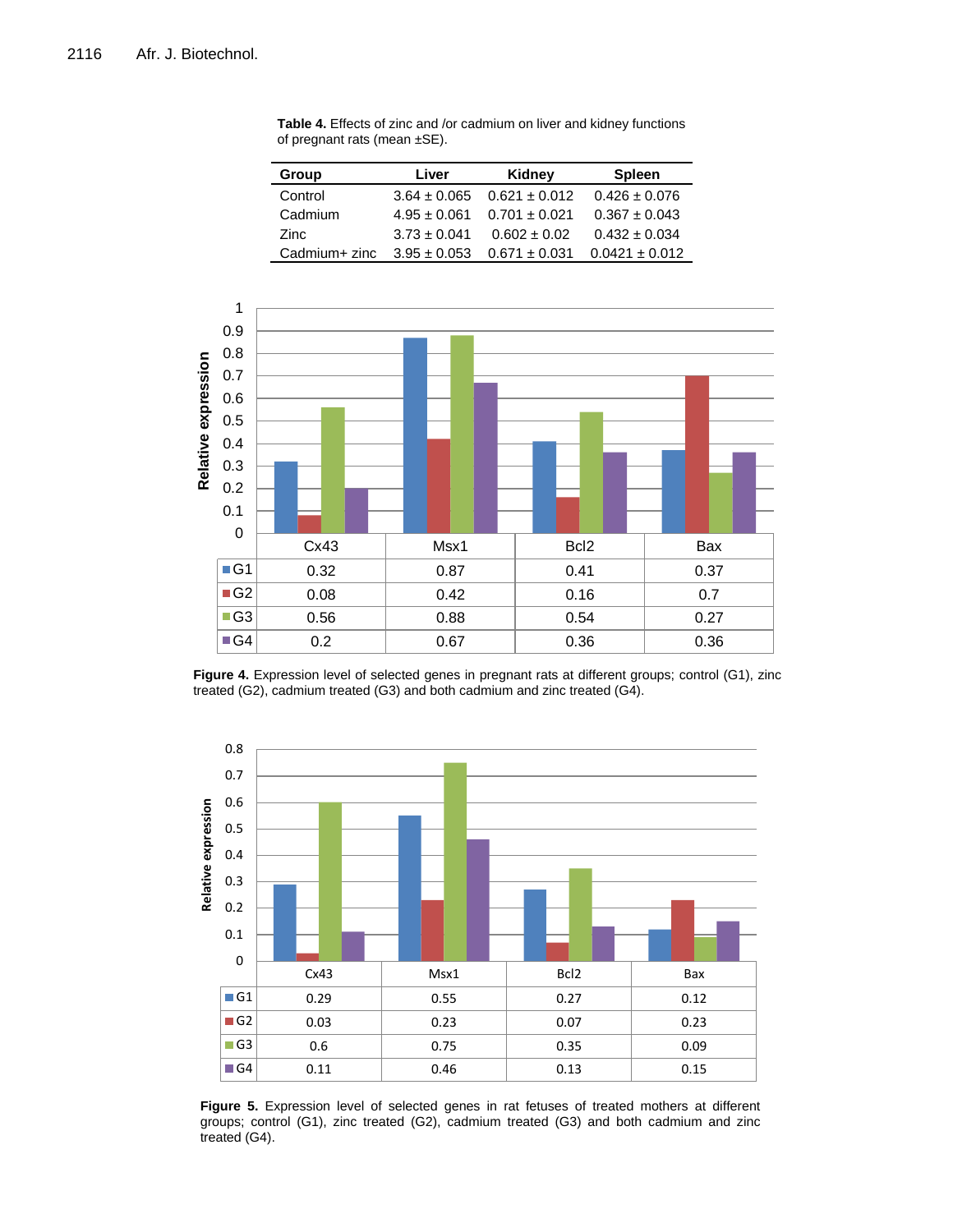induced mutagenecity is required.

Hepatic dysfunction has been observed after cadmium poisoning and liver function tests may be effective for diagnosis of cadmium effects. Increased activities of serum GOT and serum GPT have been found, and this in in accordance with the results of Nomiyama (1980) and Weigel et al. (1984) who studied the effects of 7.15 ppm dietary cadmium in male Wister rats for 40 and 60 days and found that that the activities of serum GOT and GPT were increased indicating disturbed hepatic functions. On the same side, Jihan et al. (2009) concluded that selenium and zinc protect the liver against oxidative stress induced by Cd.

Cd studies (GD8.0, Cd 4mg/kg) suggest that peak cellular morphological changes (increased pyknotic nuclei) that occur 10 to 12 h correlated with subsequent alterations in neural tube development (Webster and Messerle, 1980). Under these conditions, As and Cd exposures can affect DNA-damage, cell cycle arrest, oxidative stress and cell death pathways (Pulido and Parrish, 2003), yet the means by which these metals interfere with signaling pathways and subsequent morphogenesis remains unresolved. Investigations suggest additional effects such as glucose impairment and disruption in ion (Zn) or folic acid regulation also may be potential mechanisms of metal-induced embryo toxicity (Fernandez et al., 2007; Hill et al., 2009; Robinson et al., 2010).

Our data demonstrates the importance of Cx43 for limb development, as confirmed before using antisense oligonucleotides inhibition of Cx43 expression in the chick embryo which resulted in limb malformations, including truncation of the limb bud, fragmentation into two or more domains, or complete splitting of the limb bud into two or three branches (Becker et al., 1999; Green et al., 1994). These data implicate that Cx43 plays a very important role in osteogenic function and stated that, the genetic deletion of Cx43 resulted in skeletal ossification abnormalities. Therefore, the lack of Cx43 causes a generalized osteoblast dysfunction and this is in accordance with what was reported by Lecanda et al. (2000). Other role was found also for Msx1 as an important gene for embryo development as reported by Tesfaye et al. (2010) and El-Sayed et al. (2011). In addition, Msx genes may modulate the regulation of type I collagen possibly affecting the formation of extracellular matrix (ECM) development (Dodig et al., 1996; Alappat et al., 2003). Moreover, mice with homozygous mutations in both Msx1 and Msx2 die in late gestation with severe craniofacial malformations, including exencephaly, cleft palate, agenesis of teeth, and unossified calvarial bones (Bei and Maas, 1998; Satokata et al., 1994). Our results concerning expression level of both Cx43 and Msx1 are in accordance with what was stated before about the importance of these genes in organogenesis and embryo development.

Bcl-2 and Bax produce mitochondrial-related proteins

with antagonistic effects; the former having an antiapoptotic activity and the latter a pro-apoptotic activity. Bcl-2 was significantly down regulated, more than three fold, as opposed to Bax, the expression levels of which were significantly up regulated in G2 compared to the control (G1). Interactions between Bcl-2 and Bax regulate cytochrome c release from mitochondria and establish baseline sensitivity to apoptotic stimuli. In this study we observed a significant downregulation of Bcl-2 and a concurrent upregulation of Bax at the transcription level. It is thus likely that a decreased Bcl-2/Bax ratio promotes apoptosis signaling activation (Oltvai et al., 1993).

The injection of zinc before cadmium treatment can keep the expression levels of the genes under study at basal levels. Zinc supplementation thus maintained the expression Bcl-2/Bax ratio (Fernández et al., 2003).

In general toxicological studies, four common predominant mechanisms have been proposed regarding metal toxicity: 1) alterations in cell proliferation pathways; 2) inhibition of major DNA repair systems; 3) interference with cellular redox regulation/generation of oxidative stress, and 4) induction of apoptosis or cell death (Pulido and Parrish, 2003).

# **Conclusion**

From the results obtained in this study, it appears that Cd has toxic effects on pregnant rats by reduction of body weight, increased percentage of abortion and resorption and produced elevation of both liver and kidney functions. As regards to its toxic effects on the fetuses, Cd caused fetal growth retardation and congenital abnormalities. Moreover, from our findings, it could be suggested that, the supplementation with zinc during gestation in conditions of exposure of Cd, is an effective therapy which could reduce Cd induced toxicity.

In addition, we have clearly shown that, cadmium can be a potent inducer of primary DNA damage in embryonic cells, and that it can activate several transcription factors implicated in the apoptotic pathway, (Bcl-2, Bax) and organogenesis and embryo development (Cx43, Msx1). We have also shown that, treatment with zinc could ameliorate the effects induced by cadmium, supporting previous data implicating that the mechanisms of cadmium teratogenicity are in some way related to zinc homeostasis. However, future studies may be able to answer many such unanswered questions in the mechanism involved in the beneficial effect of Zinc against Cd deleterious effects.

#### **REFERENCES**

- Abrahim KS, Abdel-Gawad NB, [Mahmoud AM,](http://www.ncbi.nlm.nih.gov/pubmed?term=%22Mahmoud%20AM%22%5BAuthor%5D) [El-Gowaily MM,](http://www.ncbi.nlm.nih.gov/pubmed?term=%22El-Gowaily%20MM%22%5BAuthor%5D) [Emara](http://www.ncbi.nlm.nih.gov/pubmed?term=%22Emara%20AM%22%5BAuthor%5D)  [AM,](http://www.ncbi.nlm.nih.gov/pubmed?term=%22Emara%20AM%22%5BAuthor%5D) Hwaihy MM (2010). Genotoxic effect of occupational exposure to cadmium[. Toxicol Ind Health](javascript:AL_get(this,%20) 27 (2):173-179.
- Alappat S, Zhang ZY, Chen YP (2003). Msx homeobox gene family and craniofacial development. Cell Res. 13:429-442.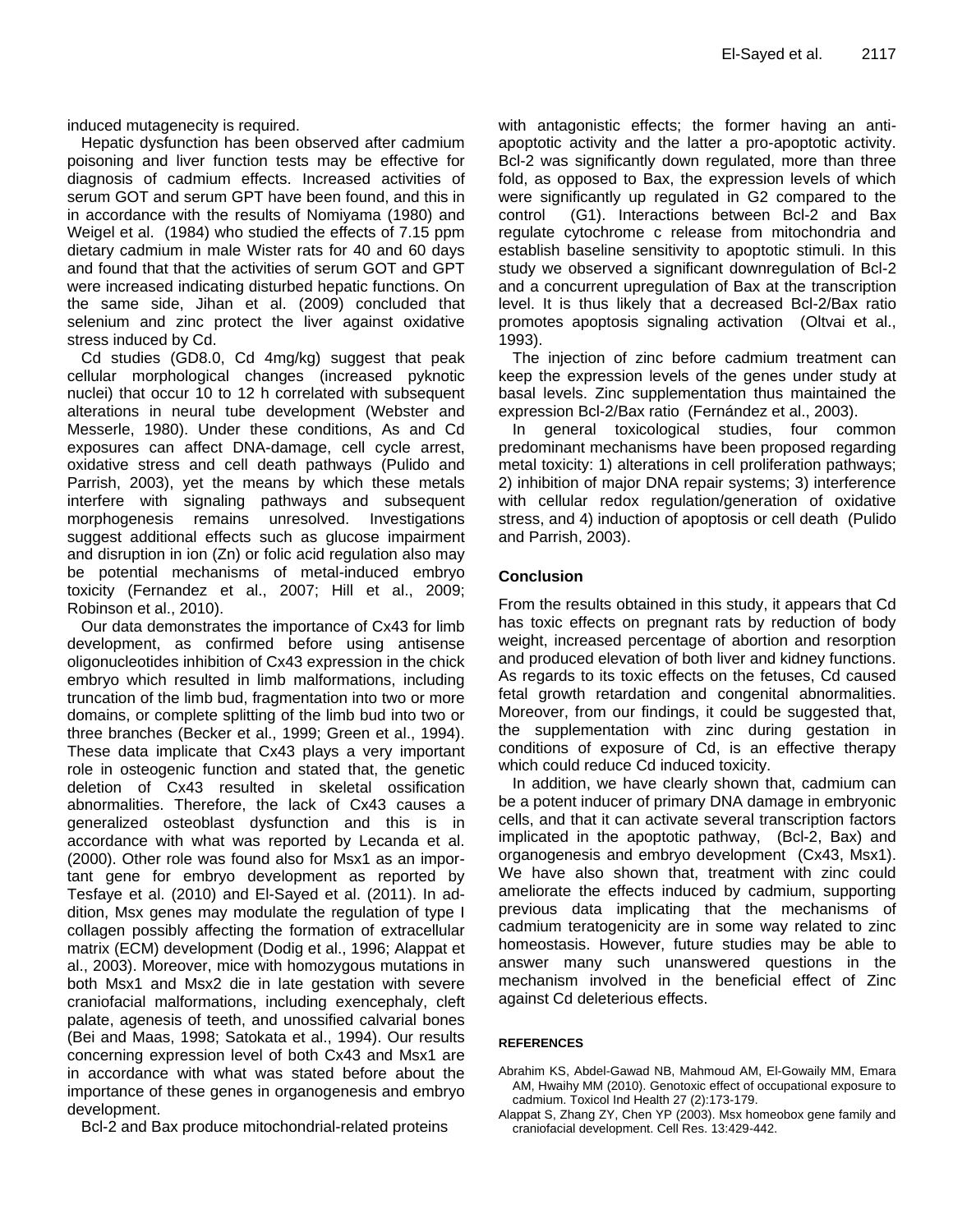- Asmuss M, Mullenders LH, Eker A, Hartwig A (2000). Differential effects of toxic metal compounds on the activities of Fpg and XPA, two zinc finger proteins involved in DNA repair. Carcinogenesis 21:2097-2104.
- Bartel SH (1972). Colourimetric method for determination of creatinine. Clin. Chem. Acta 1972:37:193.
- Becker DL, McGonnell I, Makarenkova HP, Patel K, Tickle C, Lorimer J, Green CR (1999). Roles for alpha 1 connexin in morphogenesis of chick embryos revealed using a novel antisense approach. Dev. Genet. 24:33.
- Bei M, Maas R (1998). FGFs and BMP4 induce both Msx1-independent and Msx1-dependent signaling pathways in early tooth development. Development 125:4325-4333.
- Berglund M, Akesson A, Nermell B, Vahter M (1994). Intestinal absorption of dietary cadmium in women depends on body iron stores and fibre intake. Environ. Health Persp. 102:1058-1066.
- Brus R, Kostrzewa R M, Felińska W, Plech A, Szkilnik R and Frydrych J (1995). Ethanol inhibits cadmium accumulation in brains of offspring of pregnant rats that consume cadmium. Toxicol. Lett. 76:57-62.
- [Bruscalupi G,](http://www.ncbi.nlm.nih.gov/pubmed?term=%22Bruscalupi%20G%22%5BAuthor%5D) [Massimi M,](http://www.ncbi.nlm.nih.gov/pubmed?term=%22Massimi%20M%22%5BAuthor%5D) [Devirgiliis LC,](http://www.ncbi.nlm.nih.gov/pubmed?term=%22Devirgiliis%20LC%22%5BAuthor%5D) [Leoni S](http://www.ncbi.nlm.nih.gov/pubmed?term=%22Leoni%20S%22%5BAuthor%5D) (2009). Multiple parameters are involved in the effects of cadmium on prenatal hepatocytes. [Toxicol In Vitro](javascript:AL_get(this,%20) 23(7):1311-1318.
- Brzóska MM, Moniuszko-Jakoniuk J (1998).The influence of calcium content in diet on cumulation and toxicity of cadmium in the organism. Archiv. Toxicol. 72:63-73.
- Brzóska MM, Moniuszko-Jakoniuk J (2001). Interactions between cadmium and zinc in the organism. Food. Chem. Toxicol 39:967-980. cadmium-induced damage during pregnancy and lactation in rats' pups. [J. Food Sci.](javascript:AL_get(this,%20) 75 (1):T18-23.
- Chai F, Truong-Tran AQ, Ho LH, Zalewski PD (1999). Regulation of caspase activation and apoptosis by cellular zinc fluxes and zinc deprivation: A review. Immunol. Cell Biol. 77:272-278.
- Dally H, Hartwig A (1997). Induction and repair inhibition of oxidative DNA damage by nickel (II) and cadmium (II) in mammalian cells. Carcinogenesis 18:1021-1026.
- Dodig M, Kronenberg MS, Bedalov A, Kream BE, Gronowicz G, Clark SH, Mack K, Liu YH, Maxon R, Pan ZZ, Upholt WB, Rowe DW, Lichtler AC ( 1996). Identification of a TAAT-containing motif required for high level expression of the COL1A1 promoter in differentiated osteoblasts of transgenic mice. J. Biol. Chem. 271:16422-6429.

Dreosti IE (2001). Zinc and the gene. Mutat. Res. 475:161-167.

- El-sayed A, Badr H S, Yahia R, Salem M S, Kandil A M (2011). Effects of thirty minute mobile phone irradiation on morphological and physiological parameters and gene expression in pregnant rats and their fetuses. Afr. J. Biotechnol. 10(26):19670-19680.
- Fernandez EL, Dencker L, Tallkvist J (2007). Expression of ZnT-1 (Slc30a1) and MT-1 (Mt1) in the conceptus of cadmium treated mice. Reprod. Toxicol. 24:353-358.
- [Fernández EL,](http://ukpmc.ac.uk/search/;jsessionid=8kJU0fkyhqXsVLCW219V.0?page=1&query=AUTH:%22Fern%C3%A1ndez+EL%22) [Gustafson AL,](http://ukpmc.ac.uk/search/;jsessionid=8kJU0fkyhqXsVLCW219V.0?page=1&query=AUTH:%22Gustafson+AL%22) [Andersson M,](http://ukpmc.ac.uk/search/;jsessionid=8kJU0fkyhqXsVLCW219V.0?page=1&query=AUTH:%22Andersson+M%22) [Hellman B,](http://ukpmc.ac.uk/search/;jsessionid=8kJU0fkyhqXsVLCW219V.0?page=1&query=AUTH:%22Hellman+B%22) [Dencker L](http://ukpmc.ac.uk/search/;jsessionid=8kJU0fkyhqXsVLCW219V.0?page=1&query=AUTH:%22Dencker+L%22) (2003). Cadmium-Induced Changes in Apoptotic Gene Expression Levels and DNA Damage in Mouse Embryos Are Blocked by Zinc. Toxicol. Sci. 76:162-170.
- Forrester LW, Latinwo LM, Fasanya-Odewumi C, Ikediobi C, Abazinge MD, Mbuya O, Nwoga J (2000). Comparative studies of cadmiuminduced single strand breaks in female and male rats and the ameliorative effects of selenium. Int. J. Mol. Med. 6: 449-452.

[García MT,](http://www.ncbi.nlm.nih.gov/pubmed?term=%22Garc%C3%ADa%20MT%22%5BAuthor%5D) [González EL](http://www.ncbi.nlm.nih.gov/pubmed?term=%22Gonz%C3%A1lez%20EL%22%5BAuthor%5D) (2010). Natural antioxidants protect against

- Green CR, Bowles L, Crawley A, Tickle C (1994). Expression of the connexin43 gap junctional protein in tissues at the tip of the chick limb bud is related to the epithelial-mesenchymal interactions that mediate morphogenesis. Dev. Biol. 161: 12.
- Haldsrud R, Krokje A (2009). Induction of DNA doublestrand breaks in the H4IIE cell line exposed to environmentally relevant concentrations of copper, cadmium, and zinc, singly and in combinations. J Toxicol Env Health-Part A—Current Issues 2009; 72 (3-4):155-163.
- Hill DS, Wlodarczyk BJ, Mitchell LE, Finnell RH (2009). Arsenateinduced maternal glucose intolerance and neural tube defects in a mouse model. Toxicol appl pharmacol 239:29-36.
- IARC (1993). Beryllium, Cd, mercury and exposures in the glass manufacturing industry. IARC Monographs on the valuation of Carcinogenic Risks to Humans. IARC, Lyon, S. 58, 119-237.

[Jacquillet G,](http://www.ncbi.nlm.nih.gov/pubmed?term=%22Jacquillet%20G%22%5BAuthor%5D) [Barbier O,](http://www.ncbi.nlm.nih.gov/pubmed?term=%22Barbier%20O%22%5BAuthor%5D) [Rubera I,](http://www.ncbi.nlm.nih.gov/pubmed?term=%22Rubera%20I%22%5BAuthor%5D) [Tauc M,](http://www.ncbi.nlm.nih.gov/pubmed?term=%22Tauc%20M%22%5BAuthor%5D) [Borderie A,](http://www.ncbi.nlm.nih.gov/pubmed?term=%22Borderie%20A%22%5BAuthor%5D) [Namorado MC,](http://www.ncbi.nlm.nih.gov/pubmed?term=%22Namorado%20MC%22%5BAuthor%5D)

[Martin D,](http://www.ncbi.nlm.nih.gov/pubmed?term=%22Martin%20D%22%5BAuthor%5D) [Sierra G,](http://www.ncbi.nlm.nih.gov/pubmed?term=%22Sierra%20G%22%5BAuthor%5D) [Reyes JL,](http://www.ncbi.nlm.nih.gov/pubmed?term=%22Reyes%20JL%22%5BAuthor%5D) [Poujeol P,](http://www.ncbi.nlm.nih.gov/pubmed?term=%22Poujeol%20P%22%5BAuthor%5D) Cougnon M (2007). Cadmium causes delayed effects on renal function in theoffspring of cadmium-contaminated pregnant female rats. [Am J Physiol Renal](javascript:AL_get(this,%20)  [Physiol.](javascript:AL_get(this,%20) 293 (5):F1450-1460.

- Jarup L, Berglund M, Elinder CG, Nordberg G, Vahter M (1998). Health effects of cadmium exposure - a review of the literature and a risk estimate.Scandinavian. J. Work. Environ. Health 24(Suppl. 1):1-51.
- [Jihen el H,](http://www.ncbi.nlm.nih.gov/pubmed?term=Jihen%20el%20H%5BAuthor%5D&cauthor=true&cauthor_uid=19201025) [Imed M,](http://www.ncbi.nlm.nih.gov/pubmed?term=Imed%20M%5BAuthor%5D&cauthor=true&cauthor_uid=19201025) [Fatima H,](http://www.ncbi.nlm.nih.gov/pubmed?term=Fatima%20H%5BAuthor%5D&cauthor=true&cauthor_uid=19201025) [Abdelhamid K](http://www.ncbi.nlm.nih.gov/pubmed?term=Abdelhamid%20K%5BAuthor%5D&cauthor=true&cauthor_uid=19201025) (2009 ). Protective effects of selenium (Se) and zinc (Zn) on cadmium (Cd) toxicity in the liver of the rat: Effects on the oxidative stress Ecotoxicol. Environ. Saf. [72](http://www.sciencedirect.com/science?_ob=PublicationURL&_tockey=%23TOC%236770%232009%23999279994%231130181%23FLA%23&_cdi=6770&_pubType=J&view=c&_auth=y&_acct=C000050221&_version=1&_urlVersion=0&_userid=10&md5=886c1ee19418d2dbdb0ff60604ece53e)  [\(5\)](http://www.sciencedirect.com/science?_ob=PublicationURL&_tockey=%23TOC%236770%232009%23999279994%231130181%23FLA%23&_cdi=6770&_pubType=J&view=c&_auth=y&_acct=C000050221&_version=1&_urlVersion=0&_userid=10&md5=886c1ee19418d2dbdb0ff60604ece53e):1559-1564.
- Kuriwaki J, Nishijo M, Honda R, Tawara K, Nakagawa H, Hori E, Nishijo H (2005). Effects of cadmium exposure during pregnancy on trace elements in fetal rat liver and kidney. Toxicol. Lett. 156:369-76.
- Lalor GC (2008). Review of cadmium transfers from soil to humans and its health effects in the Jamaican environment. Sci. Total Environ. 400:162-172.
- Lecanda F, Warlow PM, Sheikh Sh, Furlan F, Steinberg TH, Civitelli R (2000). Connexin43 Deficiency Causes Delayed Ossification, Craniofacial Abnormalities, and Osteoblast Dysfunction. J. Cell Biol. 151:931-943.
- Li M, Kondo T, Zhao QL, Li FJ, Tanabe K, Arai Y, Zhou ZC, Kasuya M (2000). Apoptosis induced by cadmium in human lymphoma U937 cells through Ca2-calpain and caspase-mitochondria-dependent pathways. J. Biol. Chem. 275:39702-39709.
- Littlefield NA, Hass BS (1995). Damage to DNA by cadmium or nickel in the presence of ascorbate. Ann. Clin. Lab. Sci. 25:485-492.
- Mcleod MJ (1980). Defferential staining of cartilage and bone in whole mouse etuses by Alcian blue and Alizarin red S. Teratology 22:255- 301.
- Messaoudi I,EL Heni J , Hammouda F ,Said K, Kerkeni A (2009).Protective effects of selenium ,zinc, or their combination on cadmium induced oxidative stress in rat kidney. Biol. Trace Elem. Res. 130(20):152-161.
- Moniuszko-Jakoniuk J, Gałażyn-Sidorczuk M, Brzóska MM, Jurczuk M, Kowalczyk M (2001). Effect of short-term ethanol administration on cadmium excretion in rats. Bull. Environ. Contam. Toxicol. 66:125- 131.
- Nomiyama K (1980). Recent progress and perspectives in cadmium health effect studies .Science Total Environment 14:199-232.
- Ochi T, Takahash K, Ohsawa M (1987). Indirect evidence for the induction of a prooxidant state by cadmium chloride in cultured mammalian cells and a possible mechanism for the induction. Mutat. Res.180:257-266.
- Oishi S, Nakagawa J, Ando M (2000). Effects of cadmium administration on the endogenous metal balance in rats. Biol. Trace Elem. Res. 76:257-278.
- Oltvai ZN, Milliman CL, Korsmeyer SJ (1993). Bcl-2 heterodimerizes in vivo with a conserved homolog, Bax, that accelerates programmed cell death. Cell 74:609-619.
- Patton CJ, Crouch SR (1977). Spectrophotometric and Kinetic investigation of the Berthelot reaction for the determination of ammonia. Anal. Chem. 49:464-469.
- Pulido MD, Parrish AR (2003). Metal-induced apoptosis: Mechanisms. Mutat. Res. 533:227-241.
- Reitman S, Frankel S, Amer J (1957). A Colorimetric method for determination of serum glutamic pyruvic transaminases .Am.J.Clin,Pathol 28:56.
- Robinson JF, Yu X, Hong S, Zhou C, Kim N, DeMasi D, Faustman EM (2010). Embryonic toxicokinetic and dynamic differences underlying strain sensitivity to cadmium during neurulation. Reprod. Toxicol. 29:279-285.
- Salvatori F, Talassi CB, Salzgeber SA, Spinosa HS, Bernardi MM (2004). Embryotoxic and long-term effects of cadmium exposure during embryogenesis in rats. Neurotoxicol. Teratol. 26: 673-680.
- Sanford, H. S. (1954). Method of obtaining venous blood from orbital sinus of the rat or mouse. Science 199: 100.
- Satokata I, Maas R. (1994). Msx1 deficient mice exhibit cleft palate an abnormalities of craniofacial and tooth development. Nat Genet. 6:348-356.
- Sharma G, Sandhir R, Nath R, Gill K (1991). Effect of ethanol on cadmium uptake and metabolism of zinc and copper in rats exposed